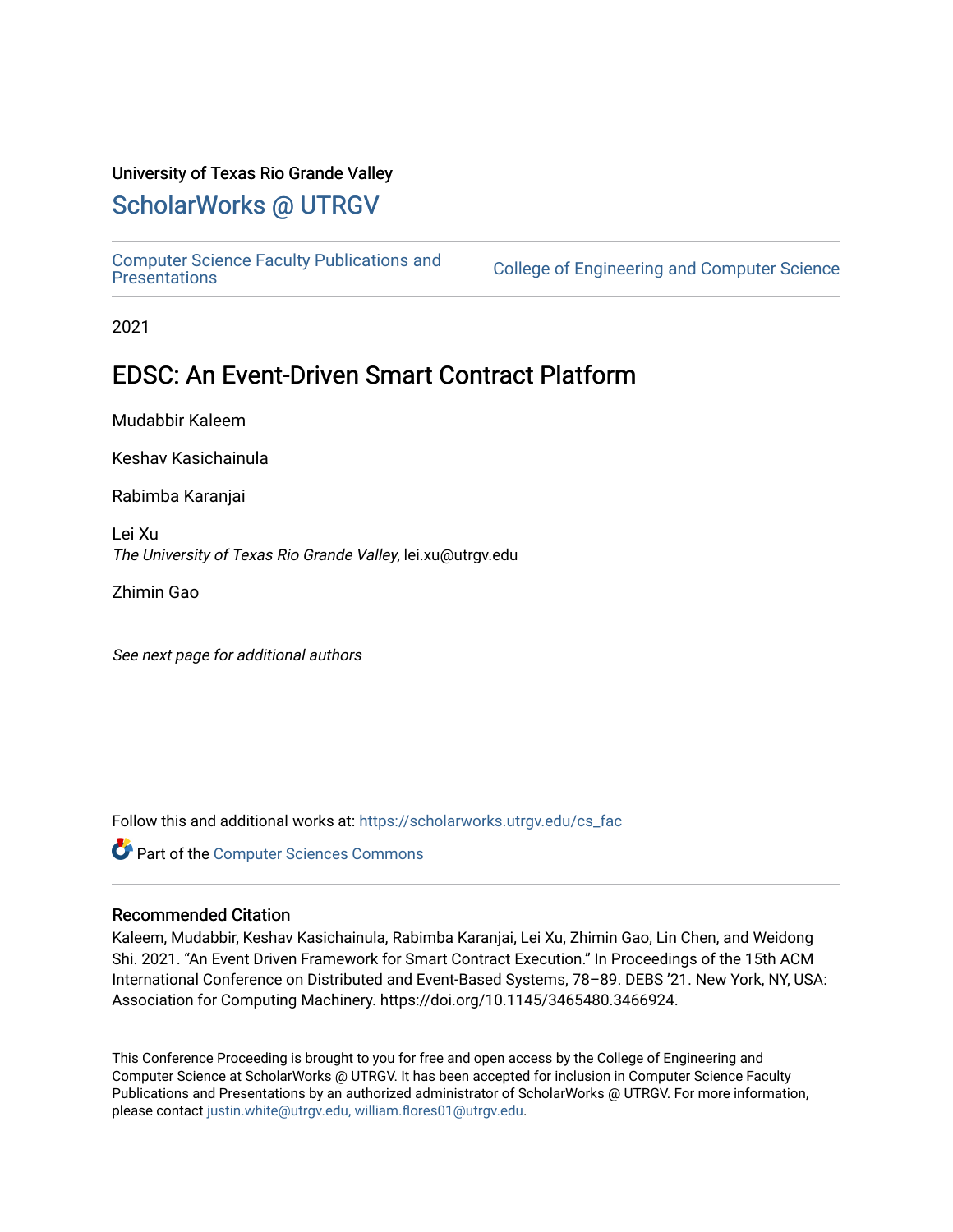## Authors

Mudabbir Kaleem, Keshav Kasichainula, Rabimba Karanjai, Lei Xu, Zhimin Gao, Lin Chen, and Weidong Shi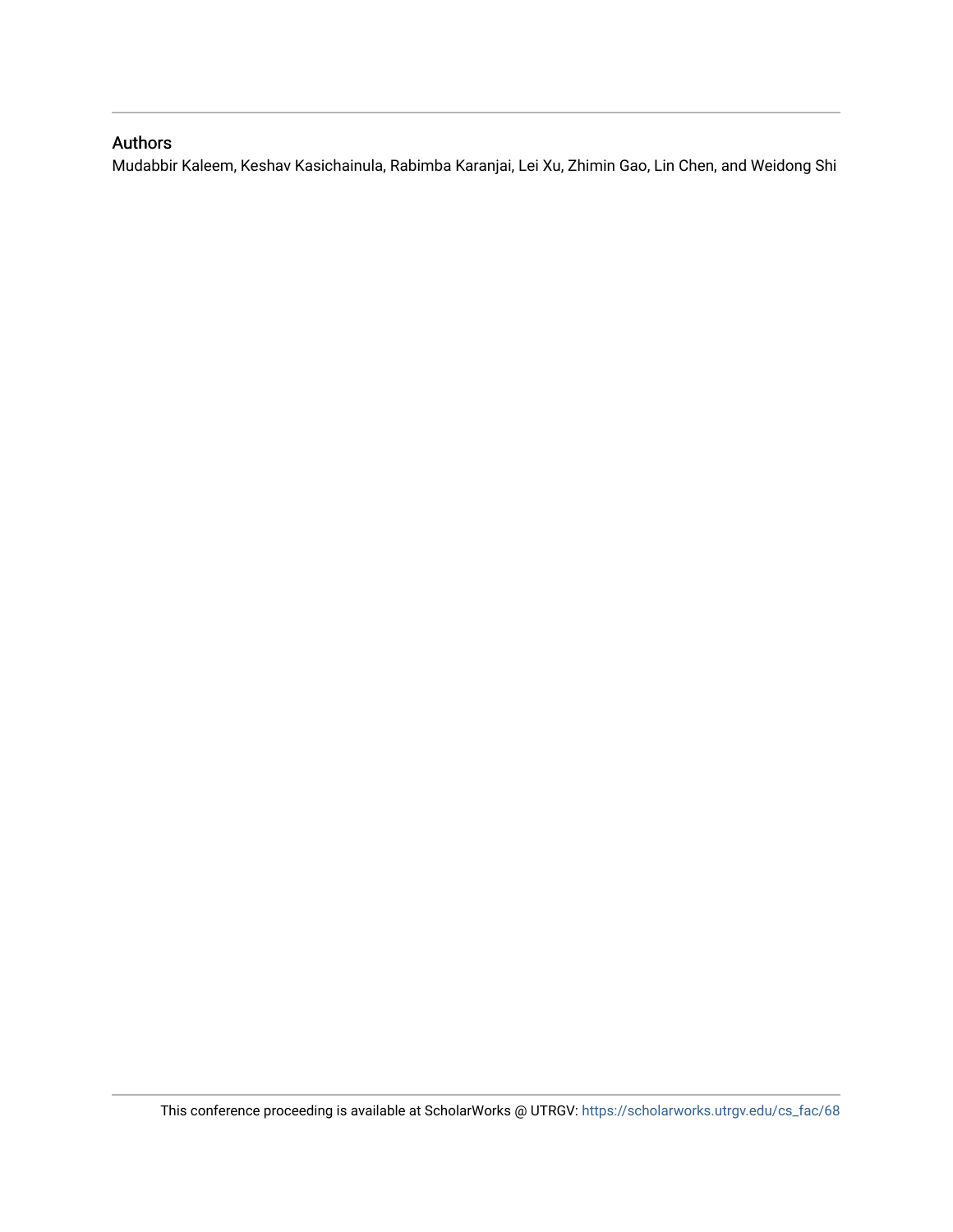# EDSC: An Event-Driven Smart Contract Platform

Mudabbir Kaleem\*, Keshav Kasichainula\*, Rabimba Karanjai\*, Lei Xu<sup>†</sup>, Zhimin Gao<sup>‡</sup>, Lin Chen<sup>§</sup>, Weidong Shi\*

<sup>∗</sup>University Of Houston, USA

Email: {mkaleem,kkasichainula,wshi3}@uh.edu, rkaranja@cougarnet.uh.edu

† University of Texas Rio Grande Valley ,USA

Email: xuleimath@gmail.com

‡Auburn University at Montgomery,USA

Email:mtion@msn.com

§Texas Tech University,USA

Email: Lin.Chen@ttu.edu

*Abstract*—This paper presents EDSC, a novel smart contract platform design based on the event-driven execution model as opposed to the traditionally employed transaction-driven execution model. We reason that such a design is a better fit for many emerging smart contract applications and is better positioned to address the scalability and performance challenges plaguing the smart contract ecosystem. We propose EDSC's design under the Ethereum framework, and the design can be easily adapted for other existing smart contract platforms. We have conducted implementation using Ethereum client and experiments where performance modeling results show on average 2.2 to 4.6 times reduced total latency of event triggered smart contracts, which demonstrates its effectiveness for supporting contracts that demand timely execution based on events. In addition, we discuss example use cases to demonstrate the design's utility and comment on its potential security dynamics.

*Index Terms*—Smart contracts, Blockchain, Event-driven architecture, Scalability

#### I. INTRODUCTION

The advent of Bitcoin, in late 2008, demonstrated how a digital payment system could be implemented using a novel decentralized public data structure, i.e., a blockchain [\[1\]](#page-12-0). Additionally, Bitcoin also incorporated a built-in scripting framework that could be used for controlling the tokens, storing data, and specifying logic on the blockchain itself. This was a decentralized implementation of smart contracts [\[2\]](#page-12-1). Smart contracts are essentially pieces of code that enforce the terms and procedures of an agreement or protocol digitally. However, Bitcoin's smart contract functionality was limited in its application, and it was not until the introduction of Ethereum [\[3\]](#page-12-2) that smart contracts took center stage in the cryptocurrency arena. Ethereum offered an integral Turingcomplete programming language to create blockchain-based smart contracts, allowing for their employment in a wide range of potential use cases [\[4\]](#page-12-3).

Presently, smart contracts continue to grow in their utility and outreach. Since the launch of Ethereum, many alternative smart contract platforms have also emerged, which have gained considerable adaption and sizeable user bases [\[5\]](#page-12-4) [\[6\]](#page-12-5) [\[7\]](#page-12-6) [\[8\]](#page-12-7) [\[9\]](#page-12-8). The majority of these platforms aim to overcome or readdress Ethereum's limitations and tradeoffs, e.g., achieving higher throughput, decreasing computation costs, deploying a different consensus mechanism, etc. Although initially limited to token control and on-chain data access, smart contracts today are increasingly interfacing with

real-world data and events, rapidly extending their application sphere. This interaction is enabled through oracles [\[10\]](#page-12-9) [\[11\]](#page-12-10), which are services designed to provide external information in the smart contract environment. To avoid a single point of compromise for such integration, many recent oracle projects [\[12\]](#page-12-11) [\[13\]](#page-12-12) [\[14\]](#page-12-13) are adapting a decentralized approach for collecting and aggregating data.

Despite numerous innovations and advancements, the smart contract ecosystem's evolution has been stifled by various impediments, mostly prevailing in transaction performance (e.g., latency, throughput) and scalability domains. Although several projects [\[15\]](#page-12-14) [\[16\]](#page-12-15) [\[17\]](#page-12-16) have sought to address these concerns through imaginative solutions like sharding and execution parallelization; many complex design challenges remain unsolved for practical purposes. With the recent unprecedented growth of decentralized financial services (DeFi), an everincreasing percentage of smart contracts are interfacing with oracle networks to fetch real-world information [\[18\]](#page-12-17). Since this interfacing is accomplished through two-way transactions on most platforms, the trend is bound to further burden an already congested system [\[19\]](#page-12-18).

In the smart contract space, most existing popular platforms conform to the *transaction-driven execution model*. This means that all contract executions on these platforms are triggered by initiating transactions on the system through non-contract accounts. In this paper, we present an alternative smart contract platform design built on the event-driven execution model. The event-driven architecture pattern is a simple yet powerful distributed architecture pattern, proven to produce highly scalable and adaptable applications. The model enables communication by allowing participants to publish notifications of occurring events, along with subscribing to events of interest and being asynchronously notified of their occurrence by the system. The event-based methodology has previously been extensively studied in the context of systems and software engineering [\[20\]](#page-12-19) [\[21\]](#page-12-20) [\[22\]](#page-12-21). We reason that a smart contract platform framework centered around the publish/subscribe paradigm will be a good fit for many emerging smart contract applications that demand or can benefit from timely execution. We also demonstrate that it will be, by design, better positioned to address the aforementioned issues hampering the ecosystem's progression.

This paper intends to describe an event-driven smart contract platform's architectural layout and implementation. We use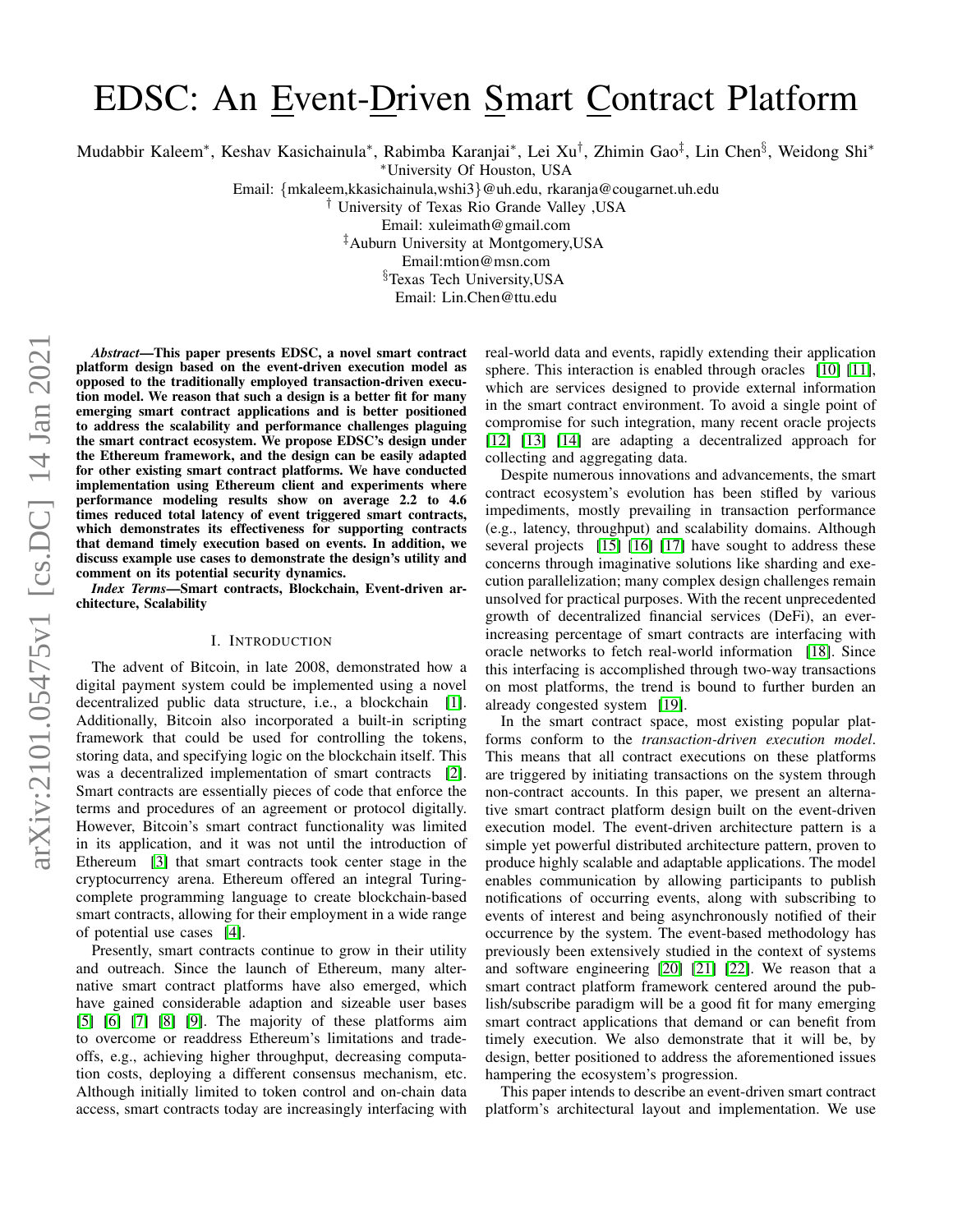the Ethereum architecture as the base template and outline the modifications required in its design to actualize our system. The rationale for this approach is that we assume most readers to be acquainted with Ethereum's mechanics, given that it is one of the most widely used smart contract platform to date. This familiarity, we hope, will allow the readers to draw parallels between the two models while enabling us to communicate our design succinctly. It is worth mentioning that although presented using Ethereum as the reference, the concept of event-driven smart contracts illustrated in this work can be extended to other smart contract platforms, consensus protocols, and programming models with trivial adjustments. The proposed design also has numerous advantages over the prior art that attempted to support events in the application layer. To the best of our knowledge, the proposed system is the first smart contract platform designed upon the eventdriven execution model. We hope that our work will inspire further research in the direction of applying the event-driven communication paradigm to blockchains.

To summarize, the main contributions of the work and paper are: (i) We propose an event-driven smart contract platform with native support for real-time event processing. (ii) We provide the design of an event-based system using Ethereum as a reference target. (iii) We describe the design's advantages in potential use cases and comment on its security aspects. (iv) We have performed an implementation using the Golang Ethereum client and conducted experiments where performance modeling results show on average a 2.2 to 4.6 times reduction in total latency of event triggered smart contracts, which demonstrates its effectiveness for supporting contracts that demand timely execution based on events.

#### II. RELATED WORK

In recent years, the advancement of blockchains, smart contracts, and decentralized infrastructures have created an emerging frontier that combines traditional concepts of eventdriven systems with blockchains. As such, there have been ongoing efforts to harness the benefits of this paradigm in blockchain-based smart contracts. Oracles and subscriptionbased payment models have sought to achieve this but have encountered limitations. Currently, oracle systems typically follow a pull-based model with the client contract requesting data from an off-chain source. Present designs favor off-chain implementations to incorporate the event-based subscription model and then interact with the blockchain.

We take as a case study the implementation of the IBM blockchain, which is built on Hyperledger [\[23\]](#page-12-22). Prior work by Hull [\[24\]](#page-12-23) shows how event-based processing is used for data-centric applications. The commercial implementation and offering by IBM [\[25\]](#page-12-24) uses Java micro-services to listen for events form the blockchain using OpenLiberty. Blockchain provides the integrity of the process, whereas the java microservice layer and OpenLiberty ensure it can have event-based transactions. However, apart from the implementation layer, it does not use the smart-contracts for any event-based transactions. Another commercial offering is provided by Amazon [\[26\]](#page-12-25), which uses the Hyperledger Fabric and Ethereum as the underlying layer. Their implementation allows three distinct kinds of events to interact with the blockchain network,

namely: (i) Block event, which occurs when a new block is added to the ledger; (ii) Transaction event and; (iii) Chaincode event, which can hold conditions for triggering events. The triggering mechanism for these events relies on AWS Fargate to act as an event listener and then on Amazon Simple Queue Services to be processed by lambdas. Just like IBM, Amazon's implementation also relies on a layer of auxiliary services to enable event-driven architecture.

Recent works remedying this limitation include EventWarden [\[27\]](#page-12-26), where the authors propose a decentralized eventdriven proxy that can interact with Ethereum-like blockchain networks and pass the transactions. This approach eliminates the use of auxiliary services similar to what IBM and Amazon were employing since this can be implemented directly onto the Ethereum network. It allows a user to create a proxy smart contract describing an event into the contract. Anyone in the blockchain network can trigger a release of the reserved transaction by calling the proxy contract and showing that the concerned event has been recorded into blockchain logs.

Another recent work Ethereum Alarm Clock [\[28\]](#page-12-27) allows a user to deploy a request contract with a future time limit on the Ethereum network. However, this project supports only one type of event, the arrival of a predefined time-frame. Work by Chao and Palanisamy [\[29\]](#page-12-28) takes a similar approach to handle only events based on time.

In contrast, this paper tackles the fundamental limitations seen in [\[25\]](#page-12-24), [\[26\]](#page-12-25), [\[28\]](#page-12-27), [\[29\]](#page-12-28) by proposing a smart contract platform based on the event-driven execution model, complete with a pub-sub scheme, which can be applied as a modification on the present Ethereum architecture or blockchains with smart contract support.

#### III. OVERVIEW OF EDSC

<span id="page-3-0"></span>EDSC is built on the event-driven execution model using the publish/subscribe communication paradigm. In the publish/subscribe interaction scheme, components subscribe to events of interest, or to a pattern of events, and are subsequently asynchronously notified by the system when any event published matches their registered interest. In order to incorporate this paradigm into a smart contract platform, the platform design should provide the following basic features to the participating smart contracts and external accounts:

• Event Definition: Any external account or smart contract in the system is able to define/register new and unique event types in the system. This is analogous to defining a class in an object-oriented programming paradigm.

• Event Subscription: Any smart contract in the system is able to subscribe or unsubscribe to a particular event type that is already defined in the system. At the time of subscription, the subscriber contract may specify additional logic that will be used by the system to evaluate whether to invoke it in response to the event of interest's occurrence in the system.

• Event Publishing: Any smart contract is able to publish an event that has already been defined in the system.

In order to provision the three fundamental features mentioned above, the smart contract system needs to incorporate the following functionality specific to the event-driven execution model: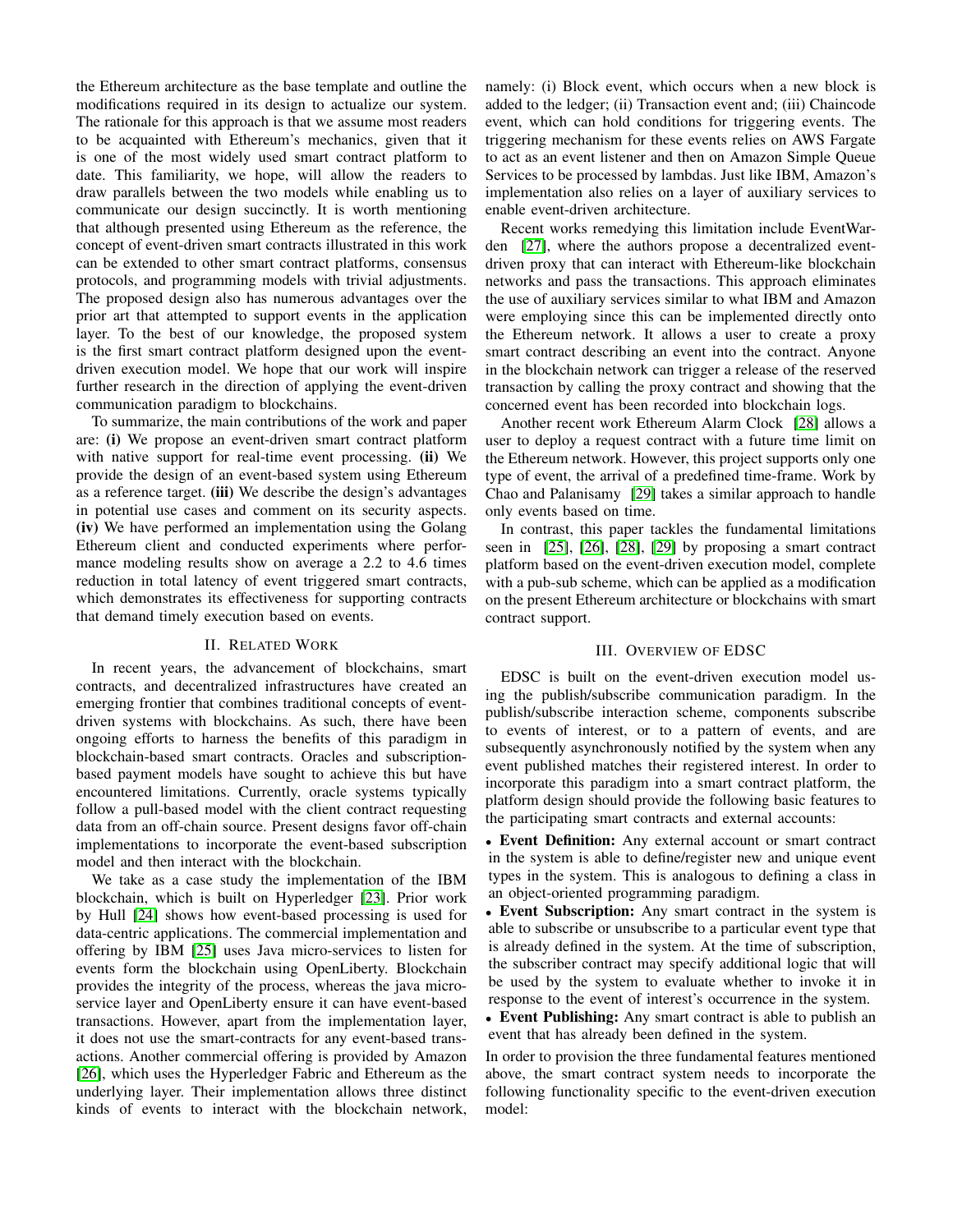by reference in Ethereum.

also be achieved in practice by referencing the subscription information on the blockchain itself, similar to how smart contract code is stored on-chain by reference in Ethereum.

• Event Matching: Every time a published event is processed, the system determines all the smart contracts which are subpublishing event.

• Event Queueing: Based on the event matching, the system queues all the matching subscribed smart contracts for execution. Since the system is asynchronous, there are no guarantees as to when the subscription triggers will be executed. The system guarantees the queueing of these executions.

Since the publish/subscribe method is an anonymous and indirect communication paradigm, the system decouples the communicating entities i.e., the smart contracts in space and execution flow:

• Space Decoupling: The publishing and the subscribing smart contracts do not need to know each other since they are not required to address each other for communication. Hence, the event publisher does not maintain a record of all the smart contracts which will be evoked in response to its event publication. Likewise, the subscriber may subscribe to events from multiple sources without specifying them individually.

• Time Decoupling: There is no provision for the publisher or the subscriber to run within any time constraint. The subscriber execution can be queued for a later time window (depending on future events).

• Execution Flow Decoupling: The inherently asynchronous communication decouples execution flow from inter-contract communication. A smart contract is not blocked when sending a notification to an external contract. The system can handle the subscriber execution in response to the notification by running it concurrently or queueing it for later. The subscriber and publisher of events do not have to be synchronized in their execution.

#### IV. ADVANTAGES OF EDSC

Based on our basic design framework from Section [III,](#page-3-0) the proposed smart contract system will offer attractive advantages to the ever-evolving ecosystem of smart contracts:

• Lower Fee for All: We reason that the proposed platform will result in a majority of the system participants having to pay a lower gas fee for their executions, especially in a system that is highly interfaced with external oracle systems through oracle contracts. User smart contracts only pay for the gas for executing themselves. In other words, the transaction cost, which is now the cost of putting the event on-chain, is shared by all the subscribers collectively.

• Improved Security: Ethereum smart contracts developed in Solidity have been marred with security issues centered around

• Event Definition Maintenance: The event templates are reentrancy and unexpected reverts [\[30\]](#page-12-29). This is because, by saved immutably in the system. This may be achieved in design, an Ethereum transaction has to complete the contract practice by referencing the event definitions on the blockchain execution in the current as well as called contracts before itself, similar to how smart contract code is stored on-chain the transaction is considered complete. On the other hand, • Subscription Information Maintenance: The subscription since events are asynchronously published without waiting for information is also saved immutably in the system. This can the subscriber contracts to run. This offers better security the event-driven paradigm is free from such vulnerabilities, guarantees.

scribed to that particular event. The system also evaluates the oracle provider. Also, only a single event needs to be recorded corresponding subscription logics of all those subscriptions to on-chain as opposed to multiple transactions. This is beneficial determine which smart contracts to invoke in response to the for freeing up vital network bandwidth, which has recently been • Less Network Clogging: Having multiple smart contracts subscribe to a single event translates to lesser network usage as opposed to smart contracts requiring transactions to be broadcasted every time they need to execute or interface with an clogged [\[19\]](#page-12-18).

> • Better Scalability: We also claim that an event-driven system based on the proposed basic design is better positioned for employing parallel-processing and sharding solutions for scalability. This is because all executions are restricted in context to the currently executing contract, and event-based subscription triggering occurs asynchronously. All events can be posted to a shared global non-sharded trie for inter-shard communication borrowing from a similar concept in the Zilliqa project [\[16\]](#page-12-15).

#### V. EDSC SYSTEM DESIGN

We present the detailed design of the event-driven smart contract system based on the current Ethereum design framework. The rationale for this approach is that Ethereum is arguably the simplest and unarguably the most widely adopted smart platform to date. Using Ethereum's design as the base reference will allow the readers to grasp the design proposals clearly and draw parallels between the two approaches. Note that the design presented is general and independent of any specific platform.

#### *A. Event Definition Trie*

All events have to be defined in the system before smart contracts can subscribe to or publish them. The event definitions must be stored in the system immutably and free from loss. In the Ethereum context, this may be achieved by requiring all nodes to maintain the global event definition data locally. This event definition data can then be referenced on the blockchain for immutability. This is analogous to how the current Ethereum design maintains the state of the system. In other words, the event definition trie will need to be added to the Ethereum system, as illustrated in Fig. [1.](#page-5-0)

As mentioned in Section [III,](#page-3-0) any smart contract or external account in the system has the ability to define a new event type. This can be done by posting a special type of event that is already predefined in the system. The special event's payload consists of the definition of the new event's template. Any node of the network, when processing this event, adds the event definition to their local event definition database. An event definition consists of the attributes listed in TABLE [I.](#page-5-1)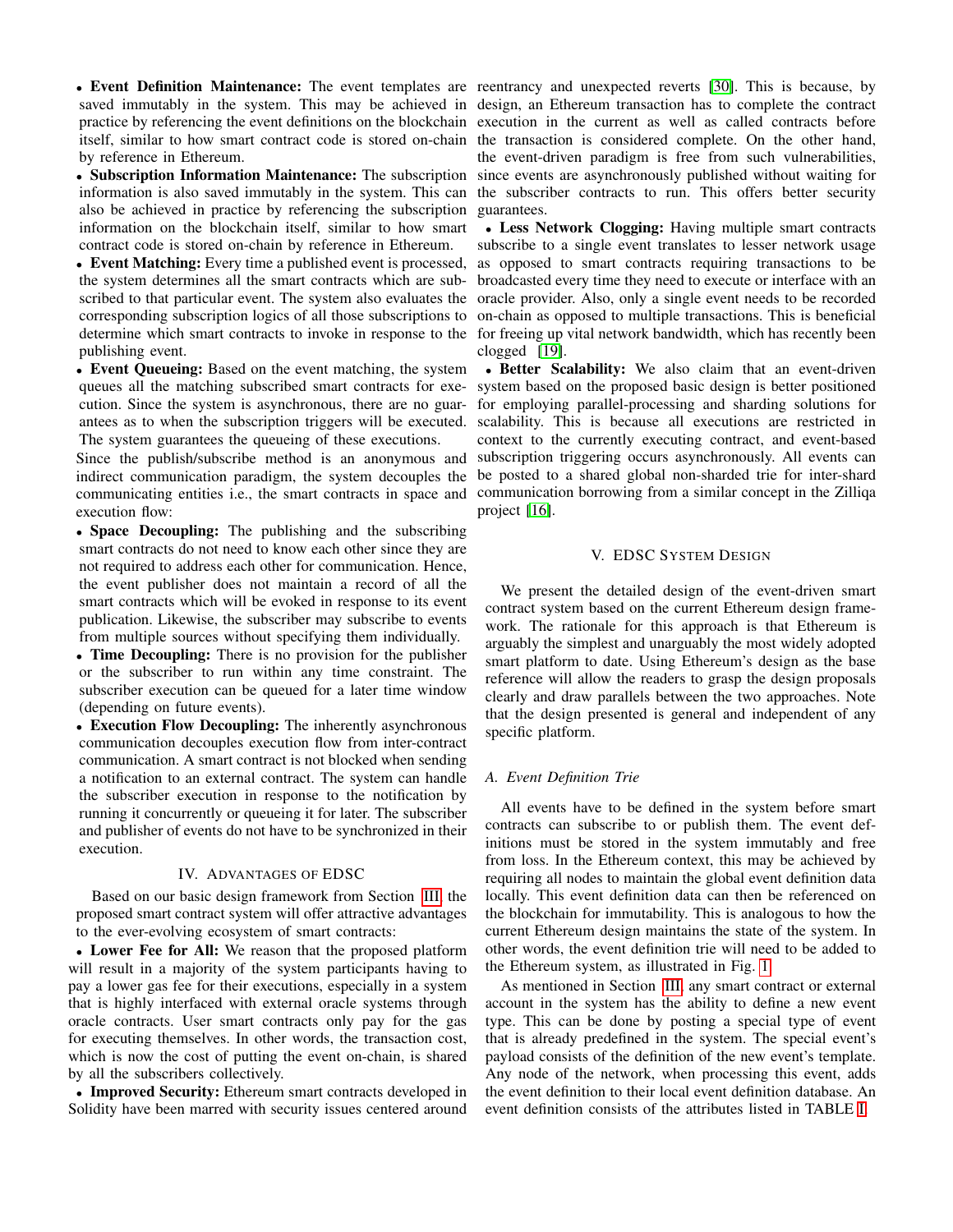TABLE I EVENT DEFINITION ATTRIBUTES.

<span id="page-5-1"></span>

| <b>Attributes</b>            | <b>Description</b>                                                                                                                                                                                                                                                                                                     |  |
|------------------------------|------------------------------------------------------------------------------------------------------------------------------------------------------------------------------------------------------------------------------------------------------------------------------------------------------------------------|--|
| <b>Event Iden-</b><br>tifier | This is a unique identifier for every event type that is defined in<br>the system. One possible implementation is to use the hash of the<br>entire event definition.                                                                                                                                                   |  |
| List of Vari-<br>ables       | A list of variables and their types which are posted as payload<br>whenever this event is published in the network.                                                                                                                                                                                                    |  |
| <b>Comments</b>              | This part is for documentation purposes and can be used to write<br>a description of the event, document the variables in the payload,<br>for specifying other information for potential subscribers like event<br>generation frequency or for any other information which the event<br>definition originator desires. |  |

#### *B. Event Subscription Trie*

Once an event has been defined in the network's subscription trie, the system participants, i.e., the smart contracts, can subscribe to such events. Subscribing to an event allows a smart contract to be executed in response to the particular event getting posted in the network. Whenever the subscribed event occurs, the subscriber smart contract's default callback function is asynchronously invoked, and the event's unique identifier and the payload are passed as arguments. The smart contract can then execute the desired functionality accordingly.

Like event definitions, event subscription information also needs to be stored in the system immutably and without loss. We propose storing the subscription information in a similar manner to the event definition storage where it is stored across all nodes and referenced on the blockchain. In fact, the event definitions and subscription information can be combined into one trie which can be referenced on-chain, as shown in Fig. [1.](#page-5-0)

Like event definition, event subscription also occurs through a special type of event that is predefined in the system. Smart contracts post this event to signal their desire to subscribe to a particular event type, which is passed as the payload of this predefined subscription event. The nodes of the network then update their subscription trie when this event is processed. In addition to the event type, the system also allows subscribers to specify other parameters of their subscription which are summarized in in TABLE [II.](#page-5-2)

All the subscription parameters are stored in the subscription trie against each subscription and used by the system to determine which subscriptions to trigger in response to a generated event. Every time a smart contract makes a subscription to an event type, an entry against that event type is added in the subscription trie with the subscriber smart contract's address and all the subscription parameters provided.

#### <span id="page-5-4"></span>*C. Event Generation*

Events can be generated in the system in three ways. Firstly, by external or non-contract accounts, which is similar to generating a transaction in the Ethereum system. An external account has to digitally sign such an event, similar to Ethereum transactions. Such events are generated outside the system and then broadcast in the network. Secondly, events can also be generated by smart contracts using a specific event generation opcode. Such events can be thought of as the analogous functionality for the CALL opcode in the Ethereum domain but working asynchronously. Thirdly, certain special events can be generated by the system itself as described in Section [V-D.](#page-5-3) The second and third types of events do not have to be digitally signed and only exist in the execution

TABLE II EVENT SUBSCRIPTION ATTRIBUTES.

<span id="page-5-2"></span>

| <b>Attributes</b>                               | <b>Description</b>                                                                                                                                                                                                                                                                                                                                                                                                                                                                                                                    |
|-------------------------------------------------|---------------------------------------------------------------------------------------------------------------------------------------------------------------------------------------------------------------------------------------------------------------------------------------------------------------------------------------------------------------------------------------------------------------------------------------------------------------------------------------------------------------------------------------|
| Event Iden-<br>tifier                           | The unique identifier for the event to subscibe to.                                                                                                                                                                                                                                                                                                                                                                                                                                                                                   |
| <b>Gas Rate</b>                                 | Each subscriber contract at the time of subscription specifies the<br>gas price that they will pay for their execution as a result of<br>the subscription. The nodes decide which subscriptions to execute<br>based on the gas price that they are willing to pay. So setting<br>a higher gas price decreases the delay between event generation<br>and subscription execution. Note that the design can be adapted<br>to other public blockchain systems that apply alternative incentive<br>mechanisms for running smart contracts. |
| <b>Subscription</b><br>Fee                      | The maximum fee that the subscriber is willing to pay the event<br>publisher in order to be triggered by its generation (e.g., gas limit<br>for event subscription in Ethereum).                                                                                                                                                                                                                                                                                                                                                      |
| <b>Publisher</b><br><b>Identifier</b>           | The subscriber also has the provision to only subscribe for execu-<br>tion when the event is published signed by a specific public key.<br>This feature exists to allow a subscriber to only run in response to<br>event publishers which they trust and to prevent spamming in the<br>system. A subscriber may provide more than one public key.                                                                                                                                                                                     |
| <b>Block Rate</b>                               | The subscriber can also specify a block rate to run the subscription.<br>For example, a subscriber may only want their subscription to be<br>executed once every one hundred blocks for a frequently occurring<br>event.                                                                                                                                                                                                                                                                                                              |
| <b>Event Rate</b>                               | The subscriber can also specify the event rate to run the subscrip-<br>tion. For example, a subscriber may only want their subscription<br>to be executed once every hundredth instance of a specific event<br>being generated.                                                                                                                                                                                                                                                                                                       |
| <b>Subscription</b><br>Logic (Con-<br>straints) | The subscriber may also use the subscription logic field to specify<br>any complex expression involving the block number, block time,<br>event payload, event publisher public key, etc. This expression can<br>then be evaluated to determine if the corresponding subscription<br>should be triggered. The computational cost of evaluating the<br>expression will be paid out of the subscriber's account at a fixed<br>system rate.                                                                                               |



<span id="page-5-0"></span>Fig. 1. Subscription Trie addition to Ethereum design.

environment. Only the external account generated events are recorded on-chain, similar to Ethereum's transactions. More on the topic follows under Section [V-H.](#page-7-0)

An event generation message needs to contain the parameters summarized in TABLE [III.](#page-6-0)

#### <span id="page-5-3"></span>*D. Special Event Types*

In addition to event definition and subscription/unsubscription events, there are two other special types of events in the system: the transaction event and the deploy event. A transaction event is an event to which every smart contract is subscribed by default and is triggered if the event contains that smart contract's address in its payload. The transaction event is used to transfer tokens from one account/contract to another. The system automatically increments and decrements the receiver and sender's balances depending upon the value specified in the payload when this event is processed. Since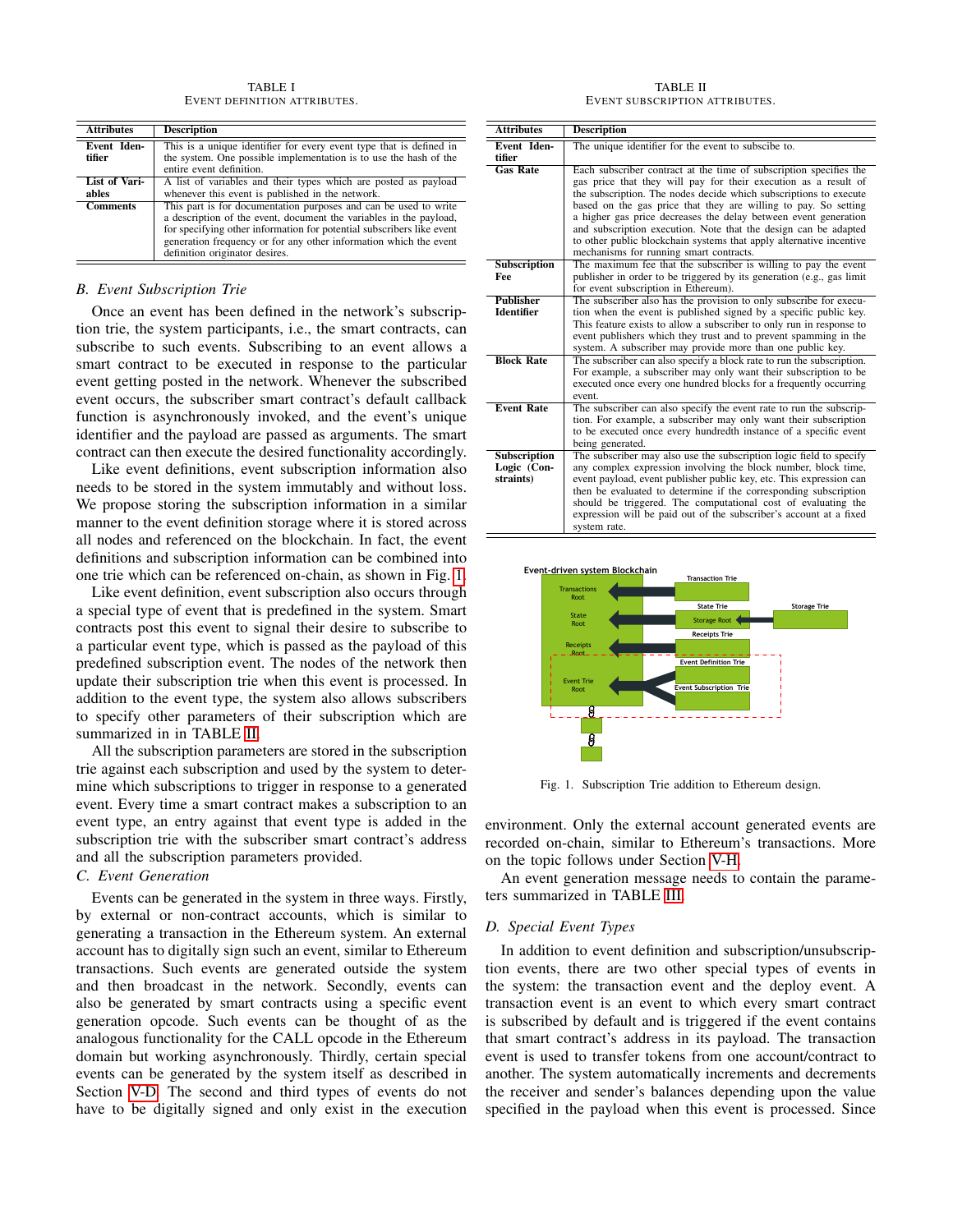TABLE III EVENT MESSAGE ATTRIBUTES.

<span id="page-6-0"></span>

| <b>Attributes</b>   | <b>Description</b>                                                    |  |  |
|---------------------|-----------------------------------------------------------------------|--|--|
| <b>Event Iden-</b>  | The unique identifier of the event in the system.                     |  |  |
| tifier              |                                                                       |  |  |
| <b>Publisher</b>    | The public key of the event publisher is required when generating     |  |  |
| <b>Identifier</b>   | an event. The subscribers may use this information to subscribe to    |  |  |
|                     | events from specific entities only. If the event is generated through |  |  |
|                     | an external account, then a digital signature corresponding to that   |  |  |
|                     | public key is required to establish identity.                         |  |  |
| Payload             | The event object also contains the event's payload arguments as       |  |  |
|                     | defined in the event definition.                                      |  |  |
| <b>Subscription</b> | This is the fee that any contract which subscribes to this event must |  |  |
| Fee                 | pay to the event publisher when it runs in response to the event.     |  |  |
|                     | This is different from the gas fee which is paid to the miners as     |  |  |
|                     | the computation, network, and storage costs of running the smart      |  |  |
|                     | contract. The subscription fee exists purely to incentivize event     |  |  |
|                     | publication on the network.                                           |  |  |
| <b>Inclusion</b>    | This is the fee that the publisher is willing to pay the miners for   |  |  |
| Fee                 | the inclusion of their generated event in the block. This is only     |  |  |
|                     | required of external account generated events.                        |  |  |

the transactions are also now events, the proposed system processes all transfer of tokens asynchronously too.

The deploy event is used to deploy a new smart contract in the system and specifies the contract code in its payload. It is analogous to using a transaction in Ethereum to deploy a new contract.

In addition to these two events, there can also be other special events that are system generated. Currently, we propose to have one special system generated event, which is the new block event. This event can be generated by the system once for every block and contain information like the block number and other block parameters. This special event does not need to have an Inclusion and Subscription fee, and neither requires a signature. Smart contracts in the system may subscribe to this event, in order to be triggered automatically at certain block intervals.

#### *E. Gas Fee for Computation*

In a transaction-based system, the entity that generates a transaction has to pay for the gas fee associated with the computation, storage, and other costs of any smart contract code executed due to the transaction. This includes the contract code to which the transaction is sent and those contracts that the recipient code calls or invokes.

Such a design cannot be adapted with an event-driven model to avoid subscriber spamming. Hence, the natural design is to have any subscriber pay for the gas fee associated with running its code. This is also in line with the event-driven paradigm's space decoupling since the publisher does not have to concern itself with the subscribers to its event. The event publishers pay an inclusion fee (specified as part of the event data structure) each time they publish an event to the chain. This fee is specified explicitly if the event is published externally. In case the event is published internally i.e., through a smart contract, the fee is determined by the gas fee being paid by the publisher contract for its execution.

The other side of this problem is a malicious contract spamming the network with events and draining subscriber contracts of their ether. This can be addressed by allowing smart contracts to specify, at the time of subscription, to only run for events if generated by a particular public key (contain the corresponding digital signature) as described

under heading [V-C.](#page-5-4) Such a system works, for example, even if an oracle platform has multiple nodes because they can all still generate events with the same public key signature. Additional logic and using the block rate and event rate variables also help prevent these spams from occurring.

All smart contracts specify at the time of subscription the gas price they are willing to pay for their execution. The system prioritizes subscription execution, depending upon the gas price offered. Perhaps in the future, a provision can also be made for a floating gas price, with a maximum value and a weight value defined in the subscription parameters and the gas price computed by the network dynamically based on the variable system traffic and the constant weight parameter.

#### *F. Incentivization for Event Publishing*

Smart contracts that publish events have no incentive to do so unless they are being compensated. For example, an oracle interface contract providing external data to the system through events needs to be compensated for its services. In a transaction-based system, this is pretty straightforward. The user contract pays the interface contract when it interfaces with it i.e., generates the first transaction. In an event-driven system, this can be achieved by having the publisher describe a compensation rate each time it publishes an event. This is done through the subscription fee parameter in the event data structure. Each subscriber then has to pay the publisher the set fee in order for the system to execute the subscriber contract code's subscription. So the subscriber pays both the miners and the publisher for the subscription execution. Subscribers specify the maximum rate they are willing to pay through the subscription fee field at the time of subscribing.

#### *G. Execution Independence and Atomicity*

In the event-driven paradigm, smart contracts only interact with each other through posting and listening to events. Smart contracts do not have to make calls and wait for the execution of other smart contracts before resuming their execution. This is the execution flow decoupling which the event-driven paradigm provides. Hence, once a smart contract starts executing in the proposed system, it completes its execution independently of other smart contracts. The system must ensure that the currently running smart contract finishes its execution before any new contracts triggered by the completed contract are run. The system guarantees atomicity in smart contract execution, and any exceptions raised in execution result in the current smart contract execution being reverted. However, no other contracts and their state is affected by the reversion.

This approach saves the systems from many troubles that exist in the transaction-based systems like cyclic executions and execution livelocks/deadlocks. This paradigm also prevents the publisher contract's execution state from being reverted by any subscriber contracts running out of gas or throwing an exception.

The system can still allow the reuse of smart contract code by having a similar opcode like that of DELEGATECALL in Ethereum. Since the called contract's code is executed in the state of the current contract, this will not violate the system's paradigm.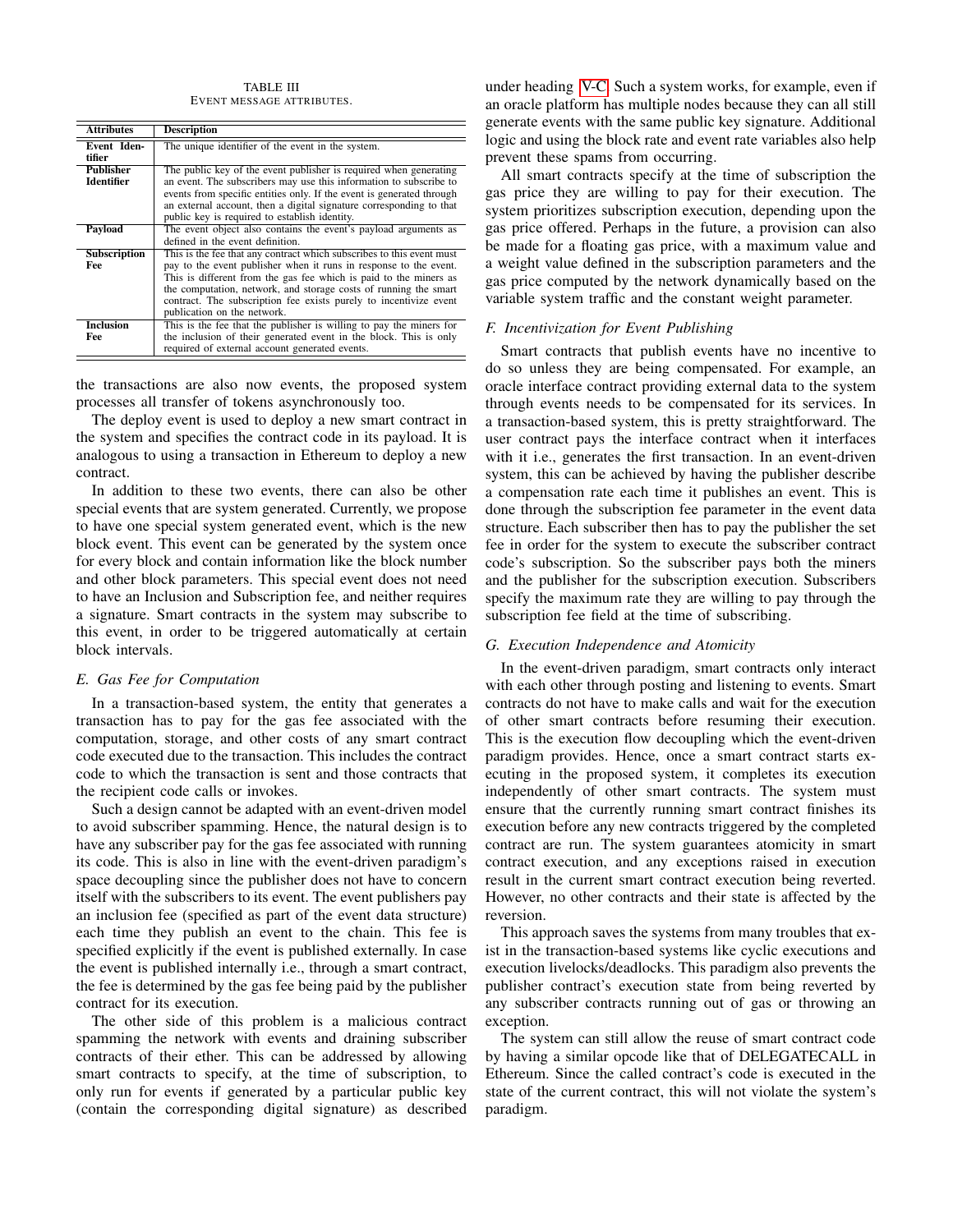| <b>TABLE IV</b>                                          |  |
|----------------------------------------------------------|--|
| Comparison of Transaction-driven and Event-driven models |  |

<span id="page-7-2"></span>

|                          | Transaction-driven model                                             | <b>Event-driven model</b>                                             |  |  |
|--------------------------|----------------------------------------------------------------------|-----------------------------------------------------------------------|--|--|
| Communication            | Smart contracts and external accounts communicate through            | Smart contracts and external accounts communicate through             |  |  |
|                          | transactions.                                                        | events.                                                               |  |  |
| <b>Execution Trig-</b>   | Smart contract executions are triggered by transactions initiated    | Smart contract executions are triggered by events generated by        |  |  |
| ger                      | through external accounts.                                           | external accounts and smart contracts.                                |  |  |
| Computation              | Execution costs of the triggered contract and all its calls are      | Subscribing smart contracts pay for their own execution costs and     |  |  |
| Cost                     | paid by the transaction initiator.                                   | specify the gas fee when subscribing.                                 |  |  |
| Synchronization          | All communication between participants is synchronous with           | All communication between participants is asynchronous.               |  |  |
|                          | the triggering transaction.                                          |                                                                       |  |  |
| Token Transfer           | Tokens are transferred between participants through transac-         | Tokens are transferred between participants through a special         |  |  |
|                          | tions.                                                               | transaction event.                                                    |  |  |
| Direct On-chain          | Only external account generated transactions are directly            | Only external account generated transaction events are directly       |  |  |
| record                   | recorded on-chain.                                                   | recorded on-chain.                                                    |  |  |
| Indirect<br>$On-$        | The root of the transaction trie, state trie (includes storage trie) | The root of the transaction trie, state trie (includes storage trie), |  |  |
| chain record             | and receipts trie is referenced on chain.                            | event state trie (includes event definition and event subscription    |  |  |
|                          |                                                                      | trie) and receipts trie is referenced on chain.                       |  |  |
| Inter-contract           | Inter-contract token transfers are completed when triggering         | All inter-contract token transfers are asynchronous.                  |  |  |
| Sends                    | transaction is processed.                                            |                                                                       |  |  |
| <b>Transaction/Event</b> | A pending transactions pool stores all the transactions that are     | A pending buffer stores all the events and subscription triggers      |  |  |
| <b>Oueueing</b>          | yet to be processed.                                                 | that are yet to be processed.                                         |  |  |
| <b>Transaction/Event</b> | Miners are free to decide the order of the transactions in a         | Miners order the events/subscription triggers based on the gas        |  |  |
| Ordering                 | block.                                                               | price offered.                                                        |  |  |
| <b>Transaction/Event</b> | A transaction's effects on the system state only occur when the      | An event's effects on the system state may occur indefinitely (until  |  |  |
| effects                  | transaction is processed.                                            | the queueing buffer clears).                                          |  |  |

#### <span id="page-7-0"></span>*H. Subscription Execution and Selection*

In a transaction-based system, the selection of contracts to execute is relatively straightforward. Upon receiving a new block, any node begins executing transactions in the order that they are present in the block transactions list, and for each transaction execution, all subsequent in-lying smart contract calls and executions are executed first in the form of a LIFO stack.

The situation is somewhat trickier in an event-based system. If executing a smart contract generates one or more events, we have to decide which subscriptions to execute first. The previous heading has already established that a running smart contract execution will complete before any other subscriptions are processed. Hence in the event-driven system, a buffer is maintained of all pending subscription executions and events to process. We mandate that the list is ordered based on whichever subscriptions pay more gas fee. If two subscriptions pay the same gas fee, then the older defined subscription gets the preference.

Whenever a new event is generated while running a smart contract, all its subsequent relevant subscriptions are added to the execution buffer, which is somewhat similar to the pending transaction pool in Ethereum. Subscriptions go into the buffer list, and their position is determined by the gas fee that they are paying. Whenever a subscription execution completes, the system will pick the next subscription from the list to execute. This buffer is not discarded between blocks and allows eventtriggered subscription from previous blocks to run too, provided space is available. However, unlike the transaction-based model, there is no guarantee of a subscription being executed in the current or even succeeding blocks. Subscriptions paying more gas fee will always get the precedence in the system. Events that are generated externally have to be processed independently. The processing of an external event refers to determining the corresponding subscriptions to execute against



<span id="page-7-1"></span>Fig. 2. Event processing in execution buffer.

it. External events also exist in the execution buffer competing for processing with subscription triggers, and the inclusion fee specified when generating these events determines when the system will process them. Once an event is processed by the system, its corresponding subscription triggers replace it in the pending executions buffer as illustrated in Fig. [2.](#page-7-1)

Having a deterministic fee-determined execution rule allows us to do away with putting all events on-chain. Since the system follows a gas price determined precedence rule for subscription executions, all nodes will arrive at the same state, and there is no need to put contract generated events onchain. This allows the system to be as efficient in its chain space usage as the transaction-based system in the worst-case scenario. Any advantage provided by using event subscriptions

# is a bonus. *I. Block Validation*

For block validation, each node looks at only the events generated by the external accounts present in the event list for the current block. The node then proceeds to place these events in the pending subscription buffer. It then begins subscription executions/event processing from the pending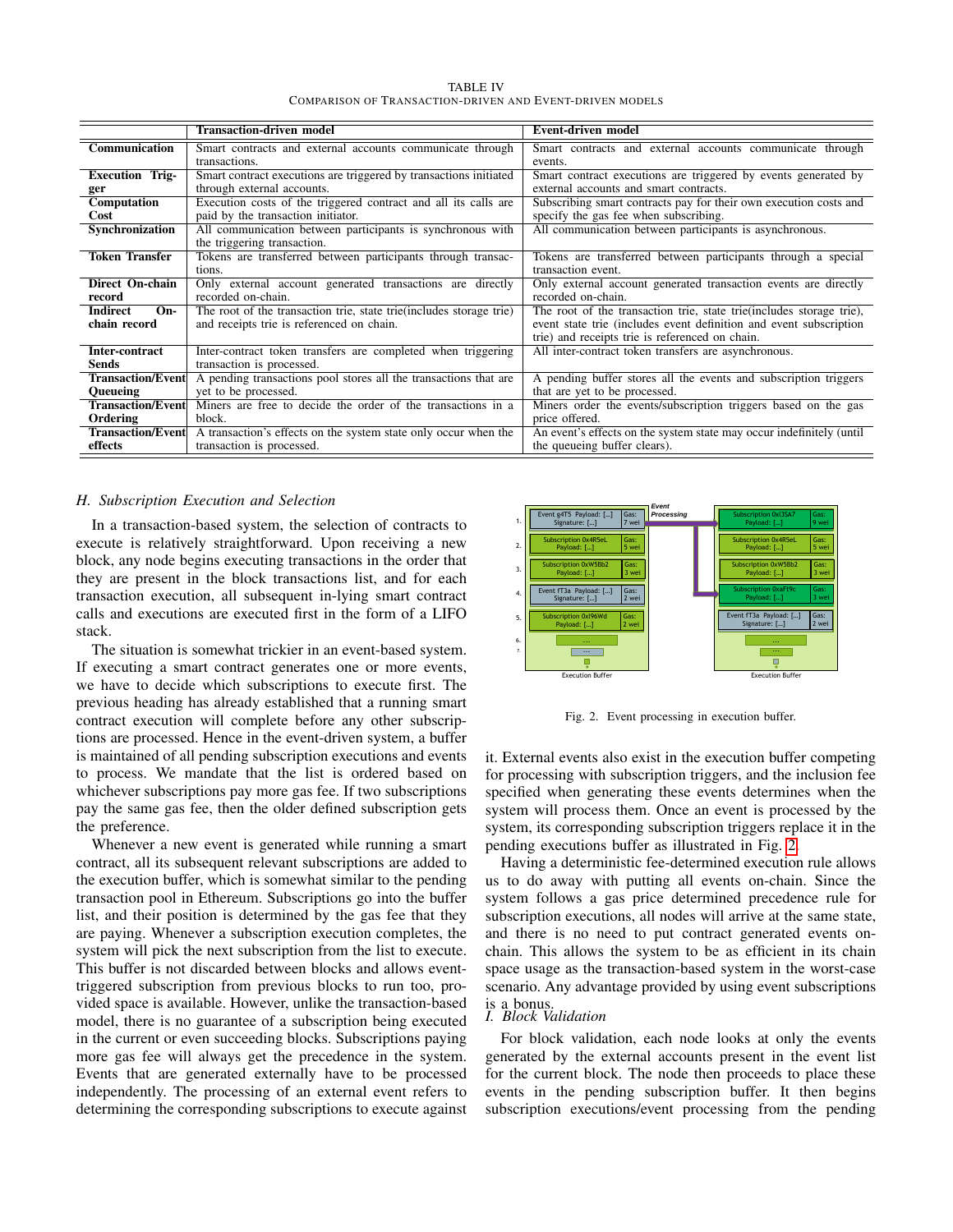subscription buffer, and subscription triggers for all the internal events generated by contracts are also placed in the buffer as they occur. The node keeps on executing subscriptions/event processing until the block gas limit is reached, or the buffer is empty. The node then compares the state, receipt, and event subscription/definition trie references to the ones provided in the block. If they match, the block is approved.

#### *J. Parallel Processing and Sharding*

The system design allows it to be a better candidate for sharding and parallelization solutions than transaction-driven models. Since a smart contract being executed is not dependent on other contracts' states, other contracts can be simultaneously executed in parallel on other shards. Because contract execution atomicity is guaranteed, there is no need for state locks. In case sharding is to be implemented, we propose having a shared subscription/event definition trie between the shards and a shared pending execution buffer. The shards can then divide contracts among themselves and only execute the relevant ones. Since the pending subscription execution list will be shared, they will have visibility to any events generated for the contracts in their domain. Any new events generated will be broadcast on the network for all shards to see.

A summarized comparison between the transaction-driven execution model and the event-driven design proposed in this section is presented in TABLE [IV.](#page-7-2)

#### VI. SECURITY CONSIDERATIONS

The event-driven smart contract platform design offers numerous security benefits over a traditional transaction-driven model. For instance, when EDSC is integrated with Ethereum, the system can prevent inter-smart contract communicationrelated vulnerabilities, including reentrancy and denial-ofservice attacks [\[30\]](#page-12-29). Since the proposed design provides execution flow decoupling, smart contract execution independence and atomicity, these vulnerabilities are no longer present in such a design. Aside from these vulnerabilities at the programming and toolchain layer, EDSC can also mitigate vulnerabilities arising from transaction ordering dependence [\[31\]](#page-12-30). EDSC achieves this by enforcing an order for event processing and subscription execution based on the gas fee. This design choice also provides the additional benefit of not having to put smart contract generated events on-chain and allows for reduced block confirmation times. Below, we discuss some attack scenarios and mitigation approaches.

Denial-of-service (DoS) is a realistic risk for public blockchains. For instance, an attacker may try to flood the event processing module with event messages, or launch starvation attacks by polluting the event buffer. These attacks can be mitigated with a variety of countermeasures, for instance, imposing a limit on event update and event creation rates for an account. In addition, event publishing also has a gas cost associated with it, which is paid by the publishers, to discourage them from publishing events unnecessarily. Depending on the gas limit of an event, a registered event can be kept in the system for only a bounded number of blocks (limit can be re-fueled later by the creator with a transaction). Similarly, generating a new subscription/event definition and deploying a new contract also have an associated gas fee, which the event publisher must pay analogous to

Ethereum's associated gas fee for deploying a new contract. These fees serve as a deterrent against spamming and DoS attacks on the system. Furthermore, event manager enforces that for each event and user account, there is a maximum number of transactions that can be triggered in each epoch, which prevents event buffer pollution. To further mitigate the risk of event publishers spamming the system, EDSC allows subscribers to use variables like the Event Rate and Block Rate as well as the Subscription Logic expression to control their frequency of subscription execution.

Malicious market exploiting and related cheating behaviors are another type of threats. In many DeFi applications such as DEX, a smart contract is applied to execute financial transactions. Such systems are exposed to various marketexploiting behaviors (e.g., frontrunning) [\[32\]](#page-12-31). Similar marketexploiting behaviors may pose a risk to EDSC. For instance, when a node observes an event update where financial value can be extracted, the node may send a shortcut message that registers to the event or updates its event registration to boost its priority in the event buffer. Similarly, when a miner detects an opportunity that value is extractable, the miner may be incentivized to directly insert a new event subscription or modify existing subscriptions. Since miner controls event processing, the miner may take advantage of this position to order events or transactions generated from event subscriptions in a particular epoch in ways to extract values besides block reward and transaction fees. In EDSC framework, such attacks are prevented by the global event subscription state. The event subscription state is protected with Merkle hash tree and the root hash is included as part of block header. Updates to the global event subscription state are initiated through on-chain transactions and confirmed using the underlying blockchain consensus mechanism. The EDSC system enforces minimal delay for changes to the global event subscription state to be effective (minimal block delay). When a block is propagated and received by a peer, the peer will validate the transactions that are triggered by events according to the global event subscription state. This means that any foul play or dishonest manipulation of event triggered transactions can be detected by other peers and the block will be rejected.

EDSC is also susceptible to "freeloading" risk, i.e., freeloaders in the system can observe the events being published and copy the payload and publish the same events themselves at a lower subscription fee. This problem also exists for oracle systems like ChainLink [\[12\]](#page-12-11). Several methods can be applied to address this issue. For instance, ChainLink uses a commitment scheme to prevent such attack, which can be easily incorporated into EDSC.

Since EDSC can be implemented on any smart contract platform, vulnerabilities that are present in smart contract itself are not considered. We summarize all the security analysis in TABLE [V.](#page-9-0)

#### VII. IMPLEMENTATION

#### *A. Event Enabled Blockchain Node*

Design of EDSC model can be implemented by extending Ethereum blockchain. We used Golang implementation of Ethereum client as the target. Extensions include new messages for creating events, sending event updates, managing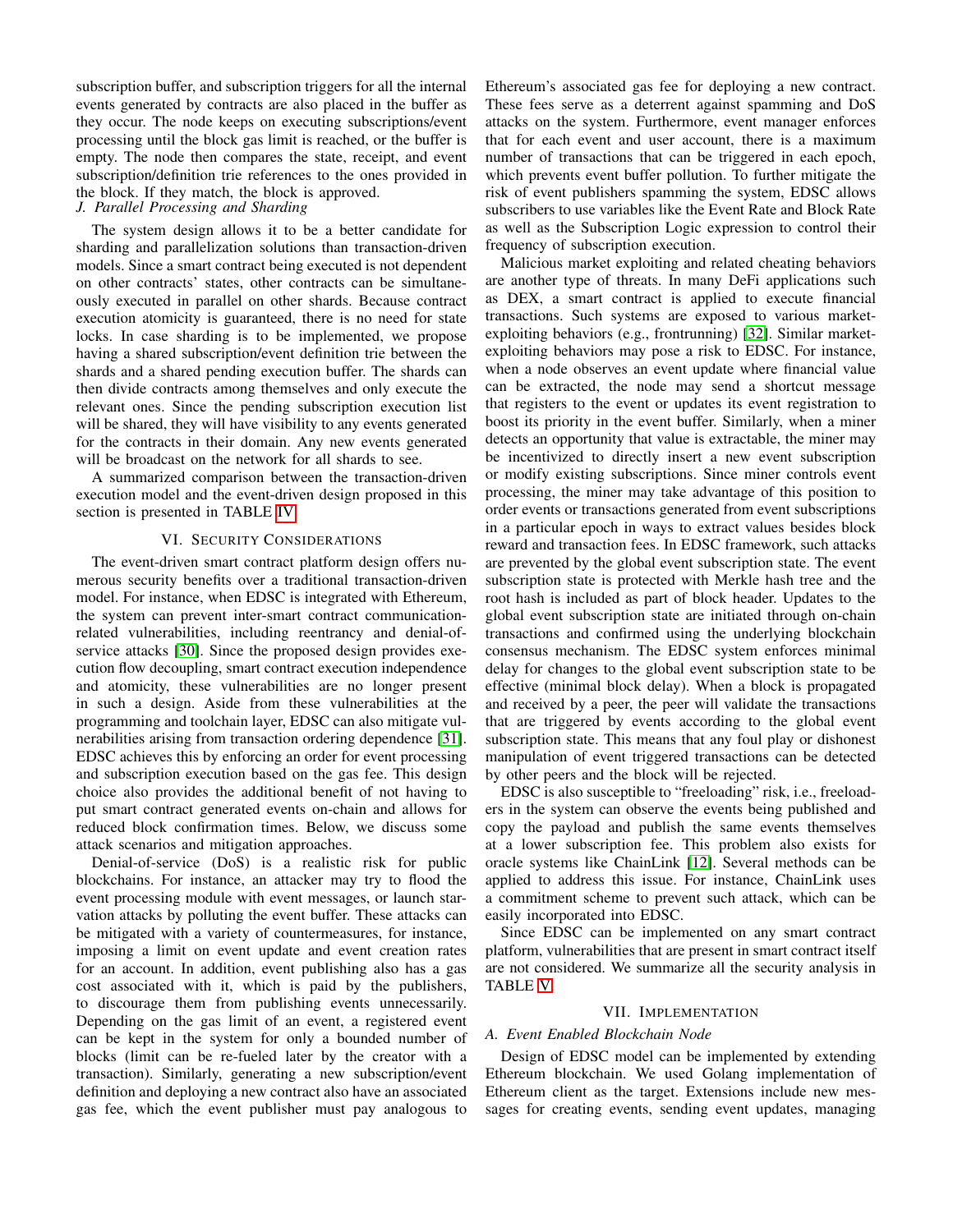TABLE V SUMMARY OF EVENT-DRIVEN DESIGN SECURITY CONSIDERATIONS.

<span id="page-9-0"></span>

| <b>Threats</b><br><b>Analyses</b><br><b>Layers</b> |                                                                                                                                                         |                                                                                                                                                                                                  |  |
|----------------------------------------------------|---------------------------------------------------------------------------------------------------------------------------------------------------------|--------------------------------------------------------------------------------------------------------------------------------------------------------------------------------------------------|--|
| <b>Economic</b>                                    | Market exploiting attack (from miners)<br>or event subscribers)                                                                                         | Addressed by enforcing block delay for any update to event subscription states<br>and Merkle hash.                                                                                               |  |
|                                                    | Miner ordering attack to realize ex-<br>tractable values                                                                                                | Addressed by validation of scheduling of triggered smart contracts according<br>to the global subscription states by peers (protected by hash of subscription<br>states stored in block header). |  |
| Programming & Toolchain                            | <b>Reentrancy Attack</b><br>DoS with unexpected revert<br>DoS with gas limit exceeded<br>Unchecked call return value<br>Call stack depth limit exceeded | Addressed in the system by execution flow decoupling and having execution<br>independence and atomicity.                                                                                         |  |
|                                                    | Transaction ordering dependence                                                                                                                         | Addressed by having gas price based execution order for subscriptions and<br>events.                                                                                                             |  |
| <b>Protocol</b>                                    | Event publishing freeloading                                                                                                                            | Addressed by commitment scheme.                                                                                                                                                                  |  |
|                                                    | Event spam attack on subscriber by<br>publisher                                                                                                         | Addressed by allowing subscriber to specify subscription logic and frequency.                                                                                                                    |  |
|                                                    | DoS by event spamming                                                                                                                                   | Addressed by having gas fee associated with event registration and publication.                                                                                                                  |  |
|                                                    | Fairness                                                                                                                                                | Addressed by enforcing upper bounds of triggered smart contracts per user<br>account and/or per event in each epoch.                                                                             |  |
| Data                                               | Various                                                                                                                                                 |                                                                                                                                                                                                  |  |
| <b>Consensus</b>                                   | Various                                                                                                                                                 | Not event-driven design dependent, and addressed by blockchain protocols.                                                                                                                        |  |
| <b>Network</b>                                     | Various                                                                                                                                                 |                                                                                                                                                                                                  |  |

event subscriptions, processing events, generating new transactions in real-time based on event updates, and etc.

In Ethereum, P2P module is responsible for communicating with the underlying P2P network using a gossip-type strategy. It receives and routes various messages through communication with the neighbors (nodes that are peers) under protocol manager. In case of EDSC, in addition to blocks and transactions, a node receives and delivers event-related messages and transactions to the extended protocol manager module that handles event-related messages and decides the next step of processing. There are dedicated messages for event creation, event updates, event subscription, event unsubscription, and event subscription updates. Except for event updates, event messages are special transactions that affect the global event states. A gas fee is charged for operations such as creating an event, making an event subscription, or updating an existing event subscription.

There is a dedicated address for receiving event messages. Event messages are signed using ECDSA and secp256k1 digital signatures by the senders. There is a nonce in each eventrelated message. Event creation transaction is used to register an event, identified with a 160-bit long unique address (created from the sender's account address and event definition). In addition to event payload data, each event update message identifies its associated event address and sender's address.

Each node implements an event buffer and event manager for processing event messages. When a node receives a new event message, its ProtocolManager module first sends the new message to the event manager for validation, including verifying signatures and checking other constraints and security requirements such as event update rates. When validation is passed, event transactions will be forwarded to the PendingPool of Ethereum TxPool where incoming and pending transactions are stored. Event update messages are handled by the event buffer (evtBuffer) because event updates are not processed as transactions.

TxPool and event manager notify the ProtocolManager



<span id="page-9-1"></span>Fig. 3. Illustration of event data structures and states.

module that there is a new event message that can be forwarded to other neighbors. Then, the ProtocolManager forwarded to other neighbors. Then, the ProtocolManager randomly selects  $\sqrt{N}$  downstream peers that do not know the event messages as the targets to forward this message. For the event messages as the targets to forward this message. For the remaining  $N - \sqrt{N}$  downstream peers, the event message hash will be forwarded. A peer will receive event message hashes from its neighbors. When a node randomly selects one of the neighbors that have sent it the new event message each peer receives the hash of a new message, the node waits for a while (e.g., 500 ms). During this period, if there is no other neighbor sending the same event message to it, the nsh, and sends a GetEvt information to the selected neighbor for requesting the new event message. After the requested neighbor returns the event message, the node first validates it. After validation, it is either added to the TxPool or evtBuffer of the node.

The extended protocol manager module processes the received event messages and delivers event updates to evtBuffer. A node maintains and keeps track of event subscription state, as illustrated in Fig. [3.](#page-9-1) There is a map where the node can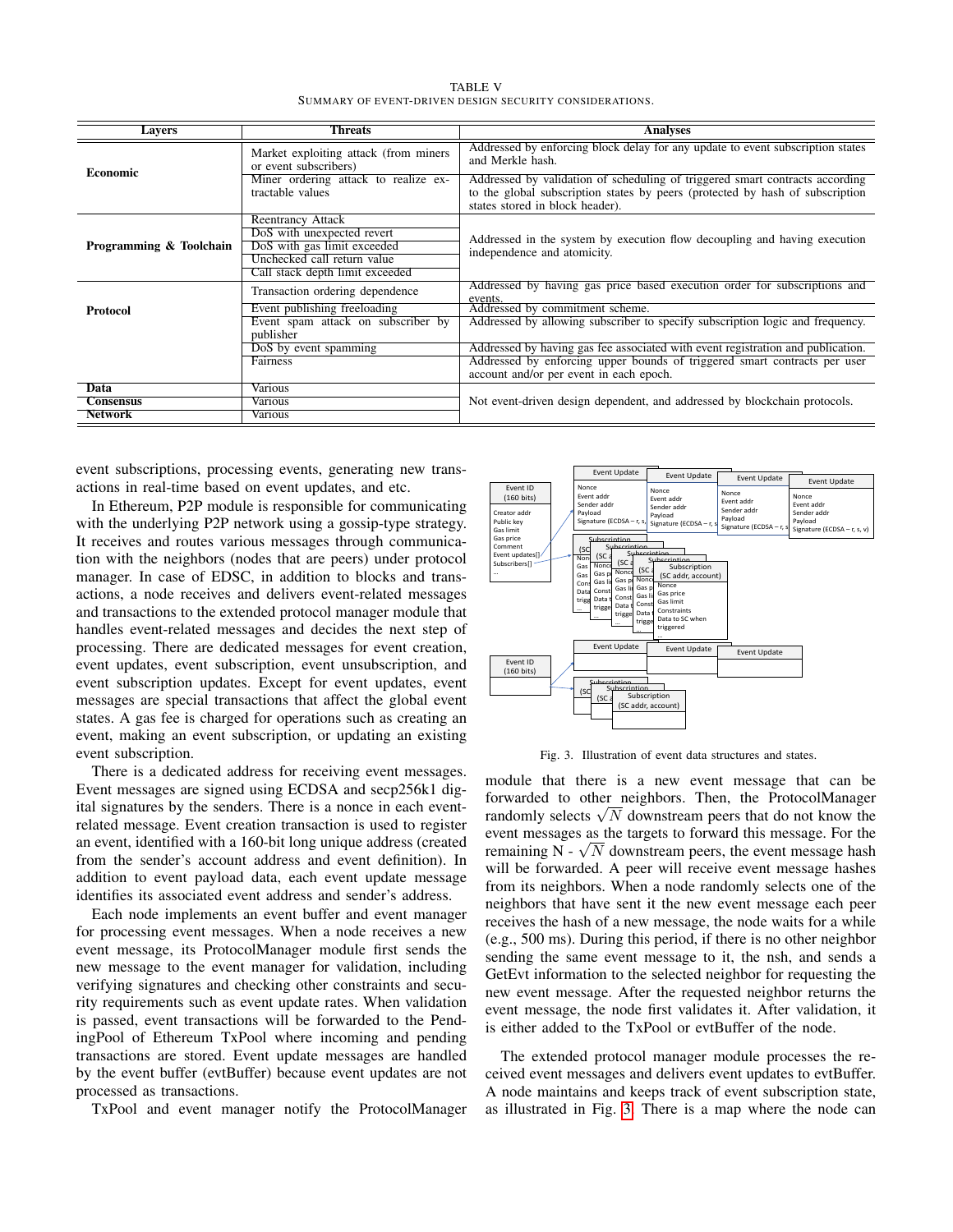retrieve a list of subscriptions for each event update. Each subscription links to a smart contract and user account. For each event address, subscriptions are ranked based on priority (e.g., using gas price or other metrics of priority). For each event address, event updates are ordered using nonce. For each epoch, based on the event subscription state and events in evtBuffer, a new set of event triggered transactions are created. The event triggered transactions are added to the node's PendingPool. In Ethereum client, PendingPool maintains the pending transactions that have not been included in the blocks on the blockchain but are ready to be packaged into a new block. Similar to how PendingPool tracks pending transactions for each account, the set of event triggered transactions enforces separate upper bounds for number of transactions per event update and number of transactions for account.

| <b>Algorithm 1:</b> Event processing algorithm. |  |  |  |  |
|-------------------------------------------------|--|--|--|--|
|-------------------------------------------------|--|--|--|--|

|              | <b>Input</b> : tx pool $txPool$ , event updates $newEvts$ , event |
|--------------|-------------------------------------------------------------------|
|              | subscription state evtSubState                                    |
|              | <b>Output:</b> $block$ , updated $txPool$                         |
|              | 1 Create a new empty block                                        |
|              | 2 Set $tmpEvts = newEvts$                                         |
| $\mathbf{3}$ | While                                                             |
| 4            | stop when $txPool$ is empty                                       |
| 5            | stop when block limit is reached (gas limit or block size)        |
|              | 6 Set $tmpEvts = validate-and-filter-evts(tmpEvts)$               |
|              | 7 Set $newTxs = create-tx-based-on-evts(evtSubState,$             |
|              | tmpEvts)                                                          |
|              | s Set $txPool = merge newTxs$ with $txPool$                       |
|              | 9 Set pending $Txs = tx\text{-filter}(txPool)$                    |
|              | 10 Set sorted $Txs = sort(pending Txs)$                           |
|              | 11 Set selected $Txs = pick top n best txs from sorted Txs$       |
|              | 12 block, $tmpEvts = execute-txs(selectedTxs, block)$             |
|              | 13 End while loop                                                 |
|              |                                                                   |

After event triggered transactions are added to the Pending-Pool, the way that they are sorted and picked for execution and block creation very much follows the same design of Ethereum client. In case of PoW, the incentive includes block reward and transactions fee. A miner uses the gas mechanism to calculate the fee for transactions with smart contracts. To determine the fee for transactions and blocks, it uses attributes such as gas limit and gas price. In short, used gas multiplied by the gas price corresponds to the fee that the miner receives, where used gas depends on the computational requirements of the smart contract [\[33\]](#page-12-32), [\[34\]](#page-12-33), but never exceeds the gas limit.

#### *B. Modeling Tools*

For modeling EDSC and experimenting with design options in scalable manner, we extended BlockSim [\[35\]](#page-12-34), a framework

TABLE VI **OPERATIONS** 

| <b>Operation</b>            | <b>Meaning</b>                                                                                                               |
|-----------------------------|------------------------------------------------------------------------------------------------------------------------------|
| validate-and-filter-evt     | Validate and filter events including verification of sig-<br>natures and constraints such as rate of event updates.          |
| create-tx-based-on-<br>evts | Create txs based on event subscription states (enforce)<br>rules such as k txs at most for each event based on<br>priority). |
| $tx$ -filter                | Filter pending txs, for instance m txs at most for each<br>account.                                                          |
| sort                        | Sort txs based on priority (e.g., gas fees).                                                                                 |
| execute-txs                 | Execute pending txs and add to block.                                                                                        |



and software tool based on discrete-event dynamic models for blockchain systems. BlockSim supports the analysis of a variety of blockchain deployments as well as for design exploration and experimentation. It implements models for Bitcoin, Ethereum and other consensus algorithms. Results of BlockSim have been validated by comparing with design properties and measurement studies available from real-life blockchains such as Bitcoin and Ethereum. We modified BlockSim's full modeling technique for Ethereum to support the EDSC framework and event triggered transactions. The model includes events, event subscriptions, transactions, blocks, transaction pool, and blockchain ledger. Events and transactions created by a node are propagated to all other nodes in the network. Upon receiving the event or transaction, the recipient node appends it to the corresponding pool/buffer for event or transaction processing.

#### VIII. EXPERIMENT RESULTS AND ANALYSIS

We conducted experiments with the extended clients and BlockSim modeling tool. The implemented model of Block-Sim for Ethereum has been validated using real data [\[35\]](#page-12-34). The model takes a set of parameters as inputs. These current implementation of Ethereum baseline model compromises of 12.42s block interval and 2.3s block delay [\[35\]](#page-12-34). The model is configured to use the same parameters as currently in Ethereum. The results are based on averages of independent simulation runs of 10,000 blocks. We compare EDSC smart contract delay with the baseline delay of oracle contract based design. The delay is measured as the time when event update is sent by an oracle node to the time that the transaction of a triggered smart contract is added to a block of the longest global chain.

As indicated by the results, EDSC achieves shorter delay for running contracts that subscribe to events, on average often less than time of block interval. In contrast, the baseline model incurs delay longer than three blocks (similar delays observed in Ethereum contracts in real life using oracle contracts:  $+3$ block delays - see Fig. [8\)](#page-11-0). This pattern is observed under different block intervals, varying from 8s to 60s.

Both block delay and event/transaction delay can affect the latency between the event update and inclusion of transactions from the triggered contracts. One can assume that this latency likely increases when either block delay or event/transaction delay grows larger. Results in Fig[.5](#page-11-1) and [6](#page-11-2) confirm this hypothesis. However, delays in the baseline model appear to be more affected negatively by block delay or transaction delay increase as illustrated by the expanding distance between EDSC delay and the baseline model delay.

Other factors may also have influences on latency of event driven contracts. Block size is one such factor. As suggested by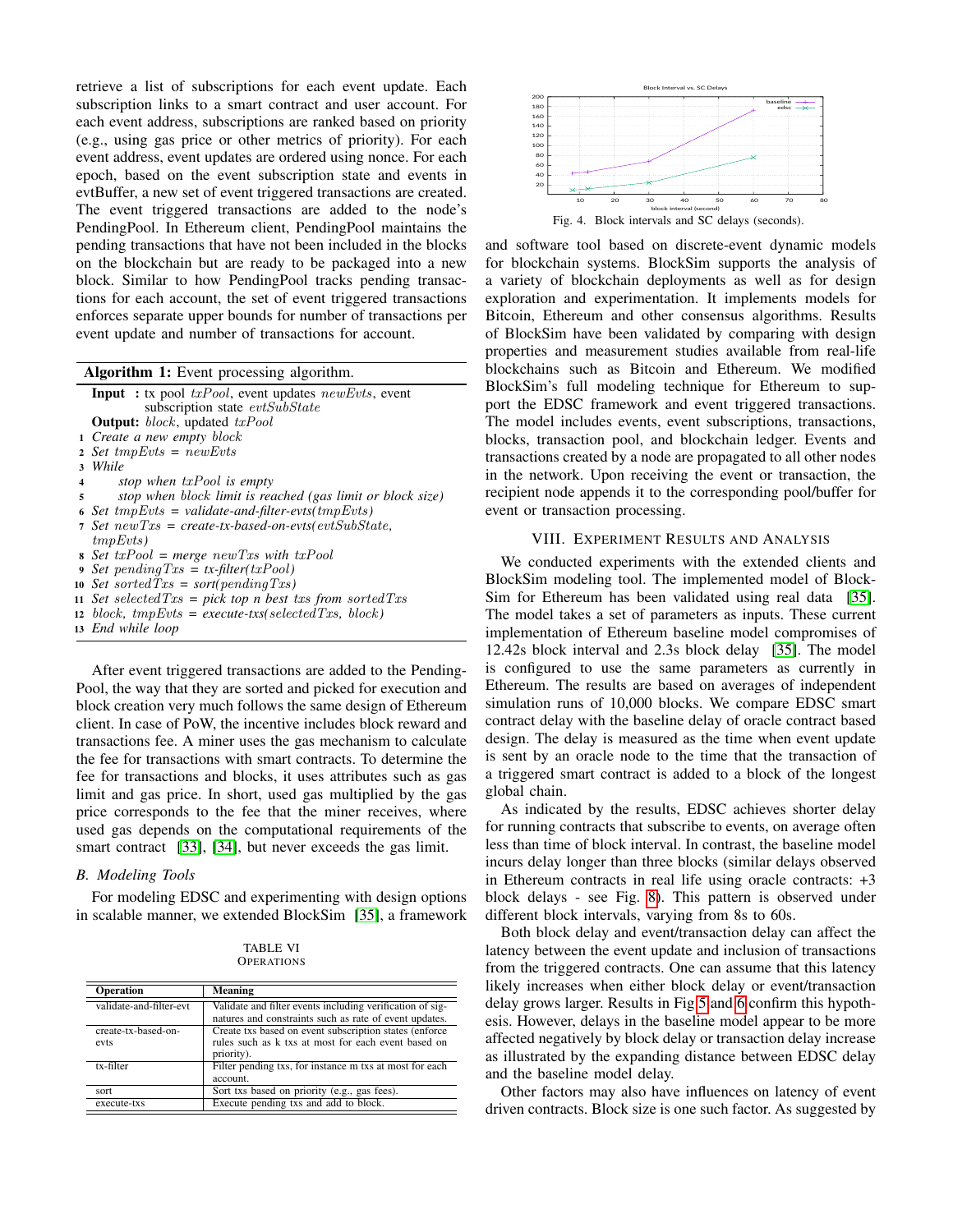

<span id="page-11-1"></span>

<span id="page-11-2"></span>Fig. 6. Event/transaction propagation time (millisecond) and SC delays (seconds).

results in Fig[.7,](#page-11-3) decreasing block size will negatively impact contract latency under both models. However, the latency benefit of the EDSC model over the baseline is not affected.

On average, delays under the EDSC model could be from 2.2 to 4.6 times less than the delays of the baseline model (depending on block interval, block delay, etc), which demonstrates its effectiveness for supporting contracts that demand timely execution based on events.

#### IX. EXAMPLE USE CASES

The event-driven paradigm is, by design, a better fit for many emerging smart contract applications. The eventtriggered execution, asynchronous communication, and contract execution independence and atomicity features are particularly instrumental in building scalable, adaptable, and easy to maintain applications on the smart contract enabled blockchains. The paradigm also enables these applications to be more reactive to external or internal triggers without overloading the system. In particular, financial applications like algorithmic trading, deploying financial instruments, realtime analysis, or digital asset management are naturally suited for the event-based model. The model also has been proven instrumental in a diverse application range consisting of supply chain management, online betting, oracle systems, gaming, etc. [\[36\]](#page-12-35). Here we elaborate on the design's benefits by discussing two broad real-world smart contract use cases.

*a) Digital Asset Trading and DeFi Applications:* DeFi applications relay on third parties to report real-time information about the market price of the assets from real-world (off-chain) sources [\[37\]](#page-12-36). Consider implementing a digital asset trading platform on a blockchain-based smart contract platform. The system would need regular and timely updates



<span id="page-11-3"></span>Fig. 7. Block capacity and SC delays (seconds).



<span id="page-11-0"></span>Fig. 8. ChainLink response average block delay (May 2019 to Oct 2020).

on various market indicators like stock prices, trade volume, market trends, etc. Most of this external data is retrieved by employing oracle systems. In a traditional transaction-based system, this would require tedious and meticulous interfacing with multiple oracle system interfaces. Regularly managing the application would also not be easy. The implementer would have to figure out the interfacing details multiple times and familiarize themselves with the data formatting across multiple interfaces and providers. The two-way transactions for oracle fetches would burden the system if such applications were widely deployed.

In an event-driven platform, the integration is much simpler, cleaner, and easier to manage. The subscriber needs to know only the trusted publisher's address and the identifier of the event that they are interested in. The publisher might be a single entity or an oracle system. The event payload format and documentation would be available on-chain and would not differ if multiple sources were publishing the same event. For example, if ten smart contracts are listening for a particular stock price from a publisher, it would not result in ten or twenty transactions going on-chain. Instead, only one external event is recorded on-chain, and all ten contracts can run by subscribing to this one event. In addition to a cleaner interfacing mechanism, easier maintenance, and lesser data on-chain, the event-driven paradigm also allows subscribers to listen for particular transactions. Since transactions are just a type of event in our design, participants using such financial applications might subscribe to transactions only from a particular party, only to a particular party, or random transactions exceeding a particular amount, etc. This is not achievable in the transaction-driven model. A transaction model might use external listeners to observe such events on the chain and then make transactions to trigger specific executions but cannot do it without incurring a block delay. We looked at the transaction data for ChainLink [\[12\]](#page-12-11), which is the most popular oracle service provider for DeFi applications and see it having a 3-4 block delay on average while responding to oracle requests in the last eighteen months as shown in Fig. [8.](#page-11-0)

*b) Prediction Market Application:* Similar to the first scenario, a prediction application on the blockchain also benefits from an event-driven paradigm's features. Smart contracts can lay dormant unless executed by external events like the result of a sports match or an election. For long-term or small bets, it might not be feasible to use the transaction model to poll for these external events or pay the fee for interfacing with an oracle system. The event-driven design makes such applications more feasible for smaller amounts since the event generation cost (maybe from a reputable news agency) is